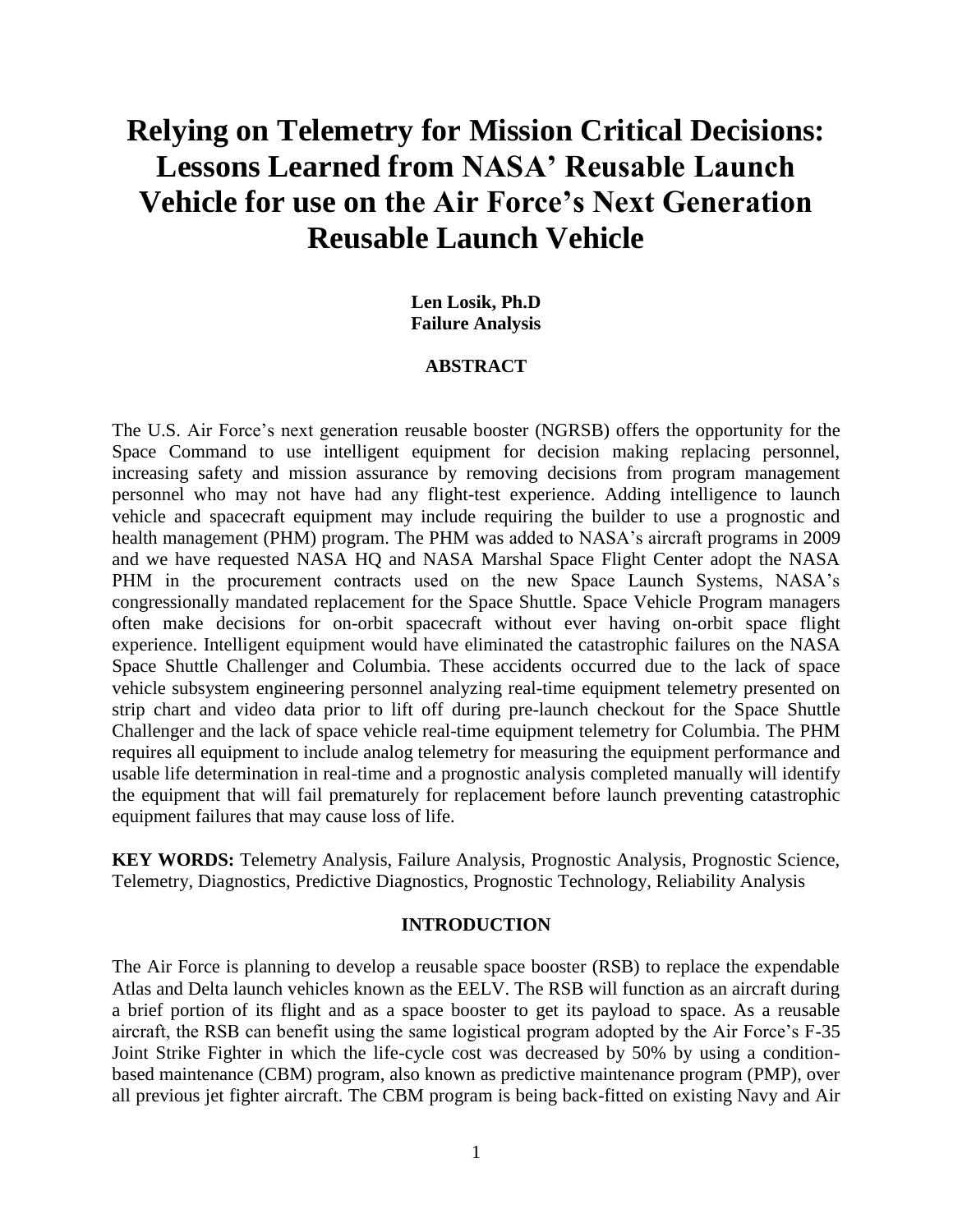Force fighters that use a routine based maintenance program to lower the life-cycle cost. The F-35 won DOD funding during peacetime with no super power enemy defined. It did so due to the inexpensive life cycle cost from the CBM. All future manned and unmanned fighter aircraft will use the CBM.



# **FIGURE 1 A CONCEPT FOR THE AIR FORCE'S NEXT GENERATION REUSABLE SPACE BOOSTER**

**Autonomic Logistics (AL)**: The CBM autonomic logistics system monitors the health of the aircraft/Launch vehicle systems in flight; downlink that information to the ground; and trigger personnel, equipment and parts to be pre-positioned for quick turnaround of the aircraft. The AL is a natural evolution of legacy diagnostic capabilities coupled with the added functions, capabilities, and benefits offered by new space flight proven technologies. Ultimately, this automated approach results in higher launch rates necessary to support planned scheduled flight rates and increases in military space missions without any improvements. Through prognostics and health management, computers use accumulated data to track when a part will fail. With this aid, maintainers can fix or replace a part *before* it fails and keep the vehicle flying or ready to fly.



**FIGURE 2 THE AIR FORCE \$130M F-35 JSF INTELLIGENT-EQUIPMENT-BASED EMPLOYS EMBEDDED PREDICTIVE ALGORITHMS THROUGHOUT ALL ELECTRICAL AND MECHANICAL EQUIPMENT**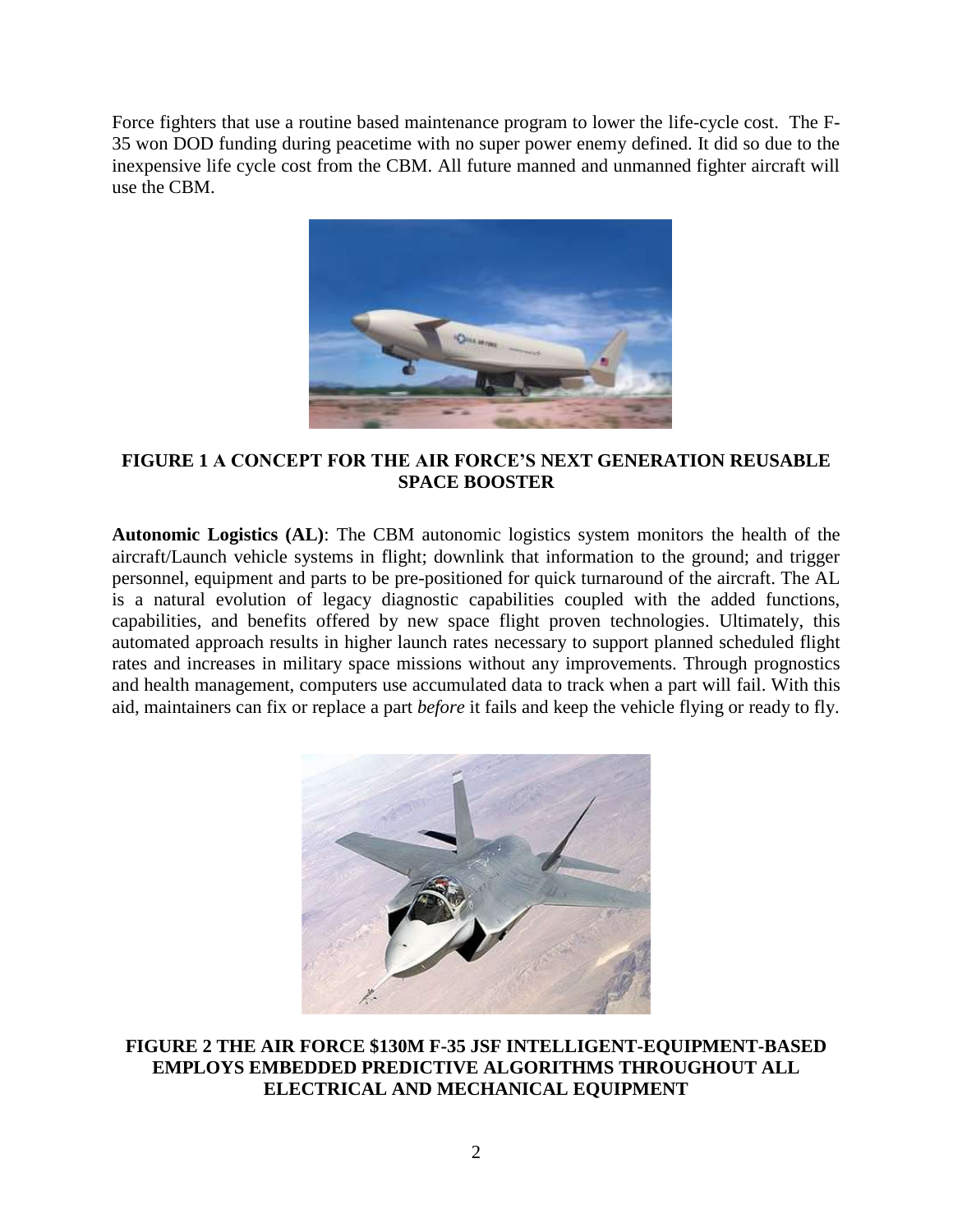The procurement contracts used to purchase launch vehicles, launch vehicle services and spacecraft do not require companies to identify the equipment that will fail prematurely for replacement before launch. The space vehicle procurement contract require companies to measure and confirm equipment performance, and for many decades it was believed that equipment that passes performance testing are more likely to meet mission life requirements even though there is no relationship between performance and usable life.

Figure 3 illustrates the premature failure rates for commercial satellites starting in 1970. The rate varies indicating that the cause is a systemic one and not related to personnel. The suppliers of electrical and mechanical parts used in spacecraft and launch vehicles promise that a few of their parts will fail prematurely.<sup>7</sup> This information is available to space vehicle builders in the form of proprietary normal and cumulative distribution curves. The dynamic environmental acceptance testing program (ATP) which is used to measure and confirm contractual equipment performance requirements was added to the manufacturing process of launch vehicles and spacecraft specifically to increase the likelihood that the parts that were promised to fail prematurely by the suppliers would fail prematurely would fail during ATP.<sup>3</sup>



# **FIGURE 3 THE PREMATURE FAILURE RATE OF MILITARY, COMMERCIAL AND NASA SATELLITES FROM 1970 THROUGH 2005 (FROST & SULLIVAN) <sup>5</sup>**

The mission life of space and launch vehicles is determined contractually by using predefined stochastic equations in a probability reliability analysis (PRA) in references such as Mil STD 217. A PRA defines no behavior. PRA is a substitute often a poor substitute, used to quantify behavior only when the real behavior cannot be quantified for many reasons such as cost effectiveness or insufficient time. Once the U.S. government adopted probability reliability analysis (PRA) in 1960 to quantify equipment and vehicle reliability in probabilistic terms, the government contractors simply stopped looking for the causes of premature equipment failures and developed production processes that matched with the failure rates that the government stated was contractually acceptable. According to Aerospace Corporation; Air Force space missions fail prematurely within the first year at about 25% and NASA, commercial and military spacecraft all continue to suffer from catastrophic infant mortality failures at rates up to a 70% within the  $45$  days of launch.<sup>1</sup>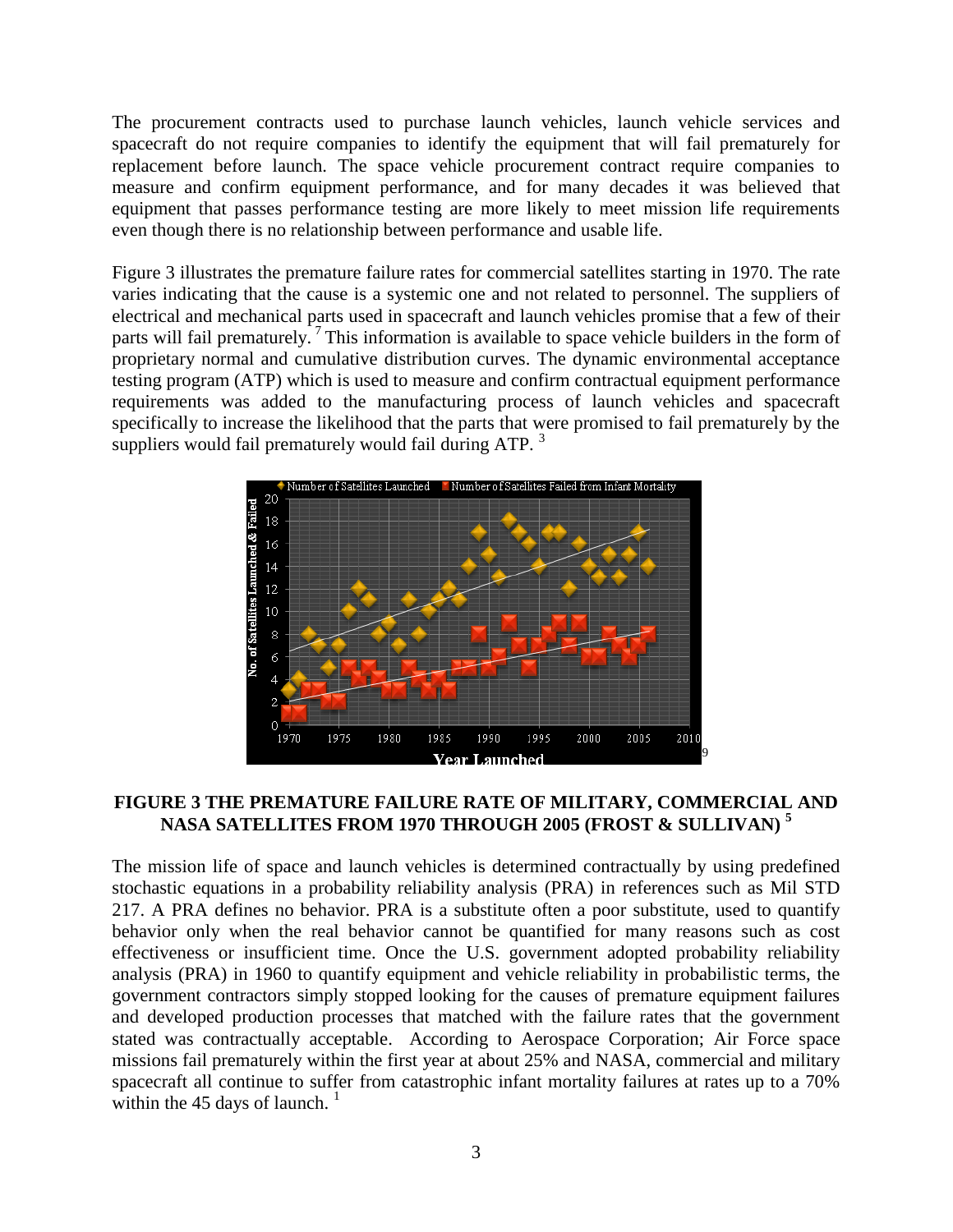

#### **FIGURE 4 THE RELIABILITY OF U.S. LAUNCH VEHICLES FROM 1957 TO 2004**

Figure 4 is from the Aerospace Corporation study published in 2001, which also identified the premature failure rates of most U.S. and Air Force launch vehicles and the subsystems that the premature equipment failures occurred.  $2$  Figure 4 illustrates that getting to space using rockets is unsafe. <sup>8</sup>

# **WHY CAN TELEMETRY BE CRITICAL TO MISSION SUCCESS?**

<sup>4</sup> An analog telemetry interface is embedded in circuits and mechanisms and so the information from a telemetry circuit is equipment performance related information. Performance information is information about how well equipment is functioning only. For equipment that passes performance testing, how well equipment is operating is unrelated to how long the equipment will operate because performance is unrelated to usable life.

<sup>6</sup> Because spacecraft manufacturers do not measure and confirm spacecraft equipment usable life before launch, spacecraft reliability is dominated by infant mortality failures caused from parts with accelerated aging that go undetected during performance testing.<sup>9</sup> Premature equipment failures occur after the spacecraft equipment has been exhaustively and comprehensively performance tested twice in factory equipment-level and vehicle-level acceptance-testing programs (ATP) demonstrating that performance testing of equipment is inadequate for producing equipment that won't fail prematurely.

Spacecraft equipment remaining usable life is measured by using the equipment analog telemetry (equipment performance data) generated during factory ATP to measure and confirm contractual equipment performance. The measurement of equipment usable life is done by using proprietary predictive algorithms to process the SAME equipment analog telemetry behavior to measure and confirm equipment usable life. These measurements identify the equipment that will fail prematurely for replacement before launch ensuring that every launch is a success.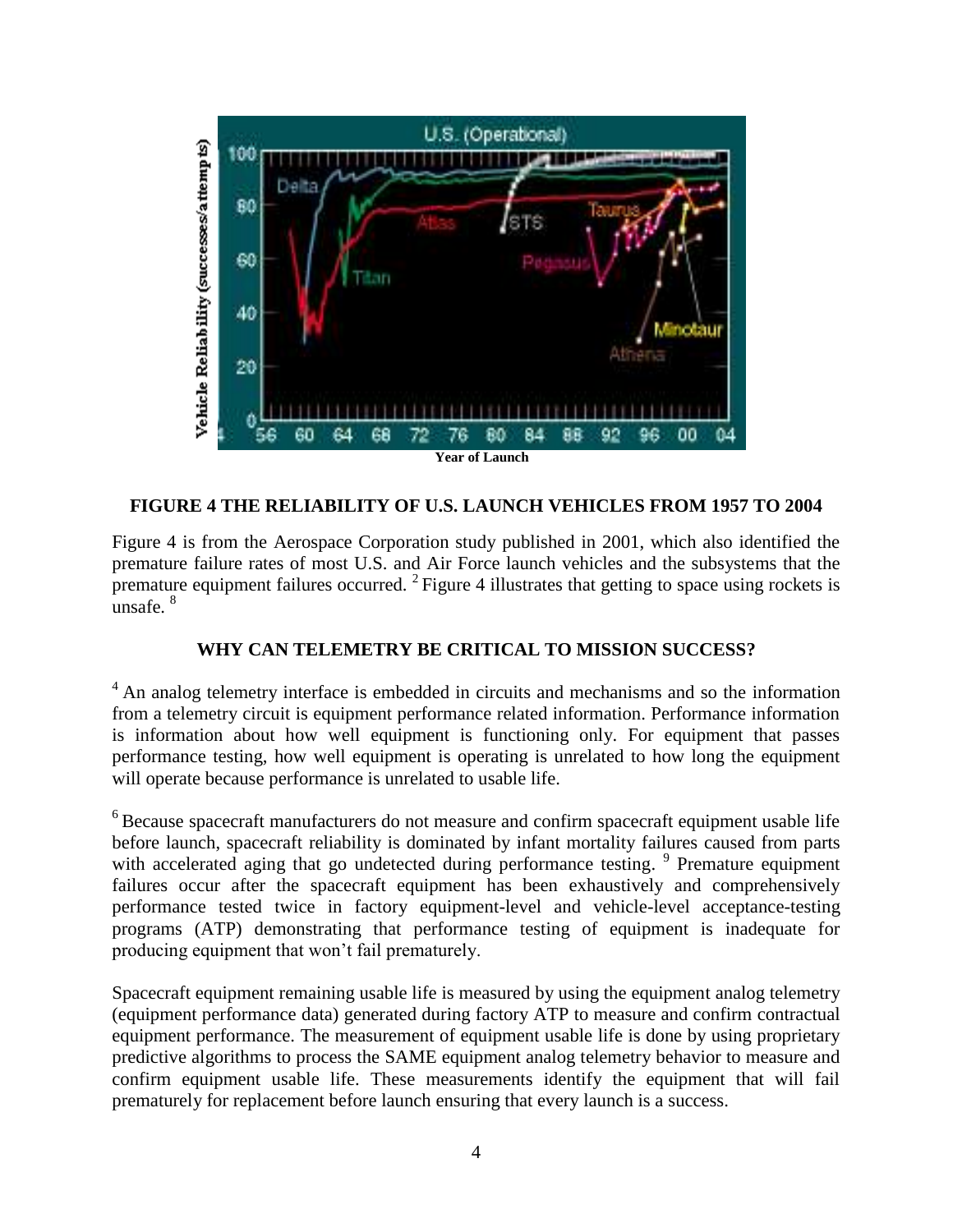# **THE GAME CHANGING TECHNOLOGY THAT USES PROPRIETARY DYNAMIC MODEL-BASED OR DATA-DRIVEN PREDICTIVE ALGORITHMS TO MEASURE REMAINING USABLE LIFE**

A predictive algorithm includes a series of actions, including a scientific analysis, made by personnel trained to prevent surprise failures from occurring. Using diagnostic technology, personnel are trained to react with a diagnostic analysis after a failure occurs. Changing the paradigm from one of reaction to prevention requires training in completing a scientific analysis. Proprietary predictive algorithms simply relate past equipment, non-repeatable transient events that is identifiable in equipment engineering test data with equipment end of life.

Proprietary predictive algorithms demodulate telemetry behavior and illustrate the presence of accelerated aging that may be present in normal appearing telemetry from fully functional equipment. Accelerated aging in equipment test data is caused from at least one piece-part (electrical or mechanical) aging in performance must faster than all other parts in a circuit or mechanism. Equipment with accelerated aging in its performance test data will fail prematurely with 100% certainty.

# **RESULTS OF THE PROGNOSTIC ANALYSIS COMPLETED ON THE 1986 NASA SPACE SHUTTLE CHALLENGER ACCIDENT**

In 2006, the CBS television show called 60 minutes released the information about the NASA Challenger Space Shuttle failure that the manager for the Challenger solid rocket motors had predicted the failure and that both his management and NASA management ignored the prediction from the very person that they should have listen to.



#### **FIGURE 5 THE SPACE SHUTTLE CHALLENGER SRM O-RING FAILURE OF THE SPACE SHUTTLE CHALLENGER "O" RING WAS RECORDED ON VIDEO BEFORE LIFT-OFF ON THE LAUNCH PAD**

In 1986, on the evening prior to the Challenger launch, the Space Shuttle Challenger manager of the solid rocket motors at Morton-Thiokol predicted to both his management and Space Shuttle management the failure was going to occur in the cold temperature that the Challenger was going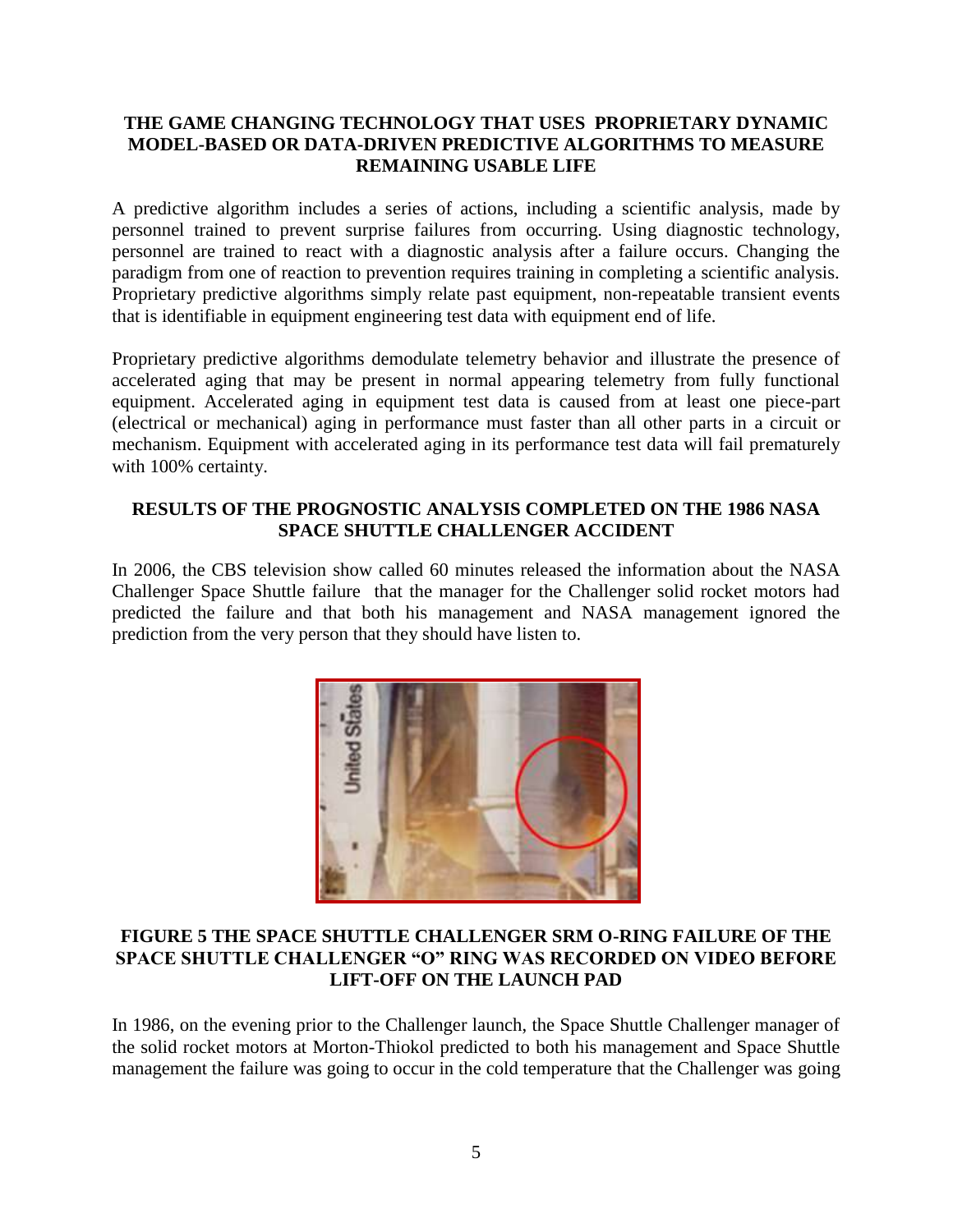to launch in. This prediction was based on previous Space Shuttle single O-ring failure that had occurred on the previous Space Shuttle launch only during a little warmer weather.

The outside temperature at the Kennedy launch pad for the Challenger was even colder that the previous coldest launch temperature and the Morton-Thiokol engineering manager knew the Challenger's O-rings would be even stiffer than previous launches and thus would allows some thrust leakage to occur. The early signs of premature failure were present on the retrieved Challenger SRM "O" rings confirmed the total failure predicted by the Morton Thiokol engineering manager. The Morton-Thiokol SRM engineering manager predicted the "O" ring failure to both Morton-Thiokol management and NASA management, but equipment failures were believed to be instantaneous and random (and thus unpredictable and unpreventable) and so both Morton-Thiokol and NASA Space Shuttle management ignored the SRM engineering manager's prediction.

The focus of the Challenger failure analysis was on the parts that failed during launch rather than on the technical and management decisions that occurred that would have prevented the equipment to fail. In 1986, Space Shuttle mission control and flight team technical and management personnel were trained to react to surprise Space Shuttle equipment failures after they occurred. Technical and management personnel were not trained to identify the information that would have prevented a failure from occurring because theoretically, equipment failures are instantaneous and random and so cannot be predicted nor prevented. Today, with the dismissal of probability reliability analysis (PRA) as a viable tool to quantify equipment usable life, the Challenger failure can be understood so that it will not be repeated.



#### **FIGURE 6 THE NASA SPACE SHUTTLE CHALLENGER SRM TANK PRESSURE TELEMETRY BEHAVIOR WHEN O-RINGS FAILED**

The available real-time launch vehicle telemetry and real-time video available from the NASA Challenger launch in 1986 during the launch pad checkout and launch operations identified the failure of the "O" rings at lift-off. This video and the subsequent drop in solid booster tank pressure telemetry at the instant the hole was made in the solid motor caused the lateral movement of the Challenger 73 seconds after lift-off indicating that the Challenger had been shoved hundreds of yards horizontally.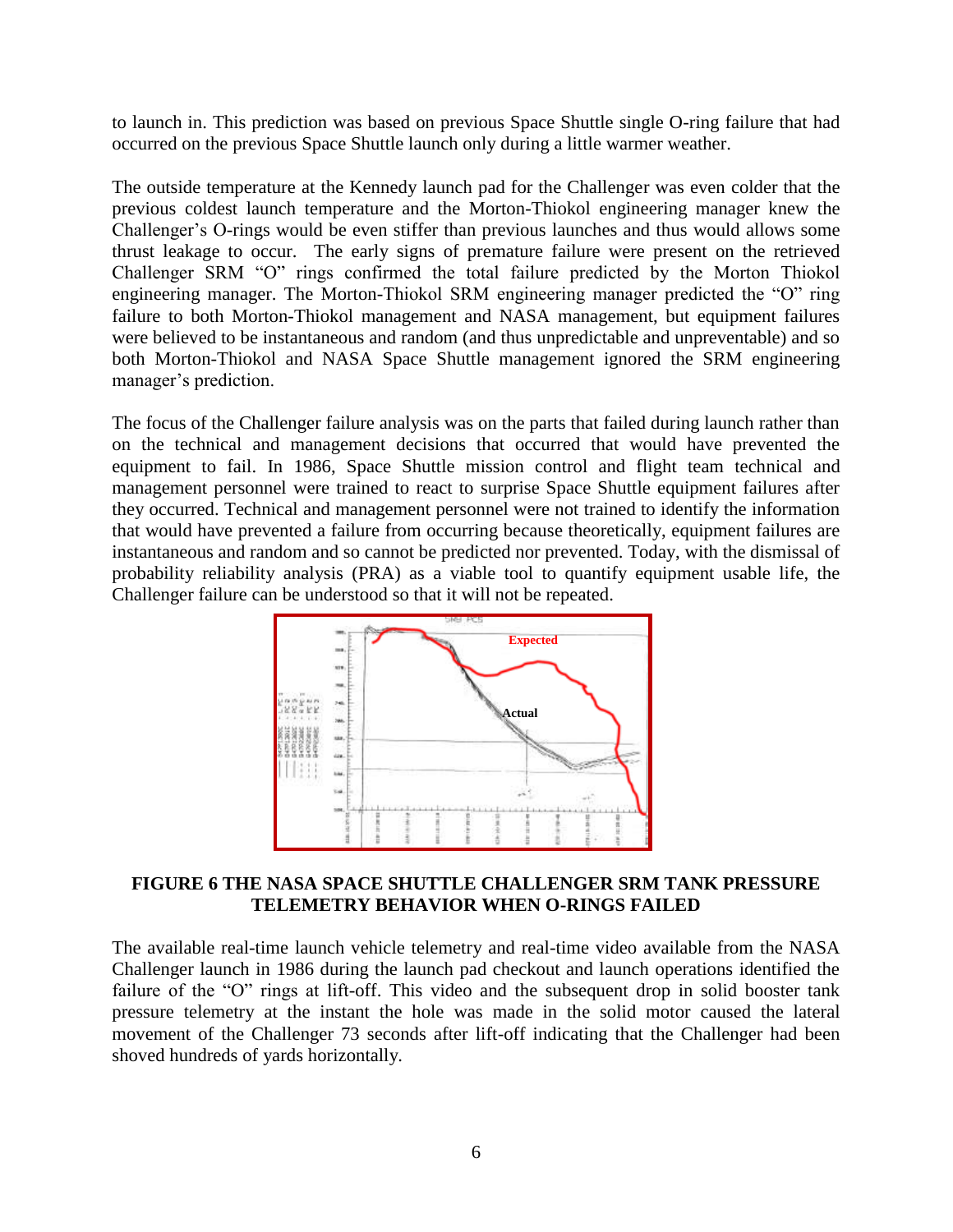This caused the failed solid booster segments with the failed "O" ring to flex and separate enough so that the leaking field joint that had been closed at lift off due to vertical forces would open allowing the propellant thrust to escape and burn into the center tank. There were no less than four prognostic markers/identifiers present for the Challenger launch data that was included in the failure analysis report, collected and recorded, anyone of which should have been recognized that a catastrophic failure was going to occur. The prognostic markers that could have been used to stop the Challenger launch present include:

- $\triangleright$  The damaged "O" ring data from previous Space Shuttle launches at a cold temperature launch provided by Morton-Thiokol SRM engineering manager
- $\triangleright$  The burn-through of the solid booster "O" rings at lift-off clearly visible at solid rocket motor ignition on available video data. This burn through would have been identified by engineers trained in prognostic analysis if present during launch evaluating real-time telemetry. The Challenger flight director would have been instructed to terminate the launch at burnthrough, dousing the solid rocket motors with water.
- $\triangleright$  The significant drop in solid rocket motor fuel tank pressure in telemetry after the hole in the side of the solid motor tank occurred (see SRM tank pressure telemetry figure below) but no engineers were monitoring the data in real-time
- The Space Shuttle mission control room did not have any subsystem personnel stationed at the strip chart recorders, evaluating real-time analog telemetry from the Challenger prior to lift-off. The lack of engineering analysts to evaluate all Shuttle telemetry/information searching for prognostic identifiers were not used to save cost, because NASA believes that failures are instantaneous and random (Markov property) and so cannot be predicted nor prevented and so the engineering personnel were not necessary.
- $\triangleright$  All the Space Shuttle telemetry/data was recorded and displayed on strip chart recorders for use in the event of a failure to be used in a failure analysis.



# **FIGURE 7 AN EMPTY CHALLENGER MISSION CONTROL AT JSC PRIOR TO LAUNCH OF THE SPACE SHUTTLE CHALLENGER**

There was abort actions available that would have been taken in the event that a failure in the solid rocket motor were detected in the video and telemetry. The Space Shuttle main engine was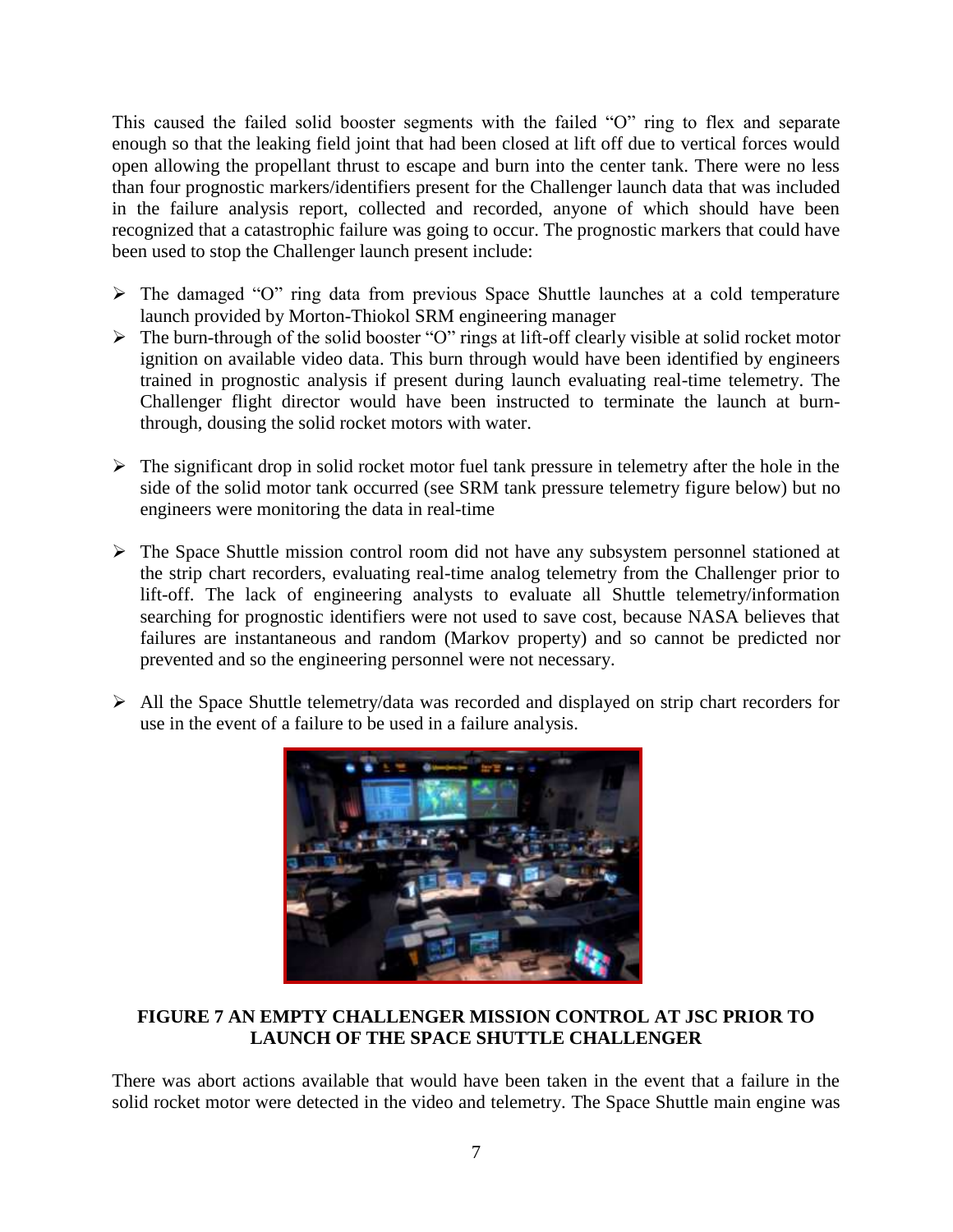to be ignited using fuel from the central tank early, while the Space Shuttle was going at a high enough speed, the solid rocket motors could have been be jettisoned early. Because the engineering personnel were removed from mission control room strip chart recorders, no one was evaluating the telemetry real-time to identify a launch abort was necessary.

It is our hope that when the technical and management personnel recognize the extreme value of the information provided to make decisions with in equipment telemetry related to equipment reliability, space vehicle program management will be forced to use the information made available to them from telemetry. In the past, decisions were made using program management experience for manned space flight operations, which is the wrong experience to use.

# **RESULTS IN THE PROGNOSTIC ANALYSIS COMPLETED ON THE 2003 NASA SPACE SHUTTLE COLUMBIA ACCIDENT**

In 2007, the author submitted a prognostic analysis of the Space shuttle Columbia accident to NASA HQ, Safety and Mission Assurance Office. Unlike the engineering analysis that was completed that uses past equipment information to determine past equipment behavior with certainty, a prognostic analysis uses the very same past equipment information about behavior to predict future equipment behavior with certainty.



#### **FIGURE 8 VIDEO OF SPACE SHUTTLE COLUMBIA CENTER TANK FOAM INSULATION FALLING CAUSING DAMAGE TO COLUMBIA DURING LAUNCH**

The available Space Shuttle real-time data/telemetry from the NASA Columbia during launch showed the debris that damaged wing and subsequent accident in 2003 was not evaluated until long after the accident occurred during failure analysis/data review. This engineering analysis determined an impact had occurred to the wing, causing internal damage to the Shuttle wing. A prognostic analysis would have required personnel to look at the available telemetry to determine if damage to the Shuttle wing occurred during launch. A person trained in prognostic analysis would have enforced the management to at least, look at all the information that was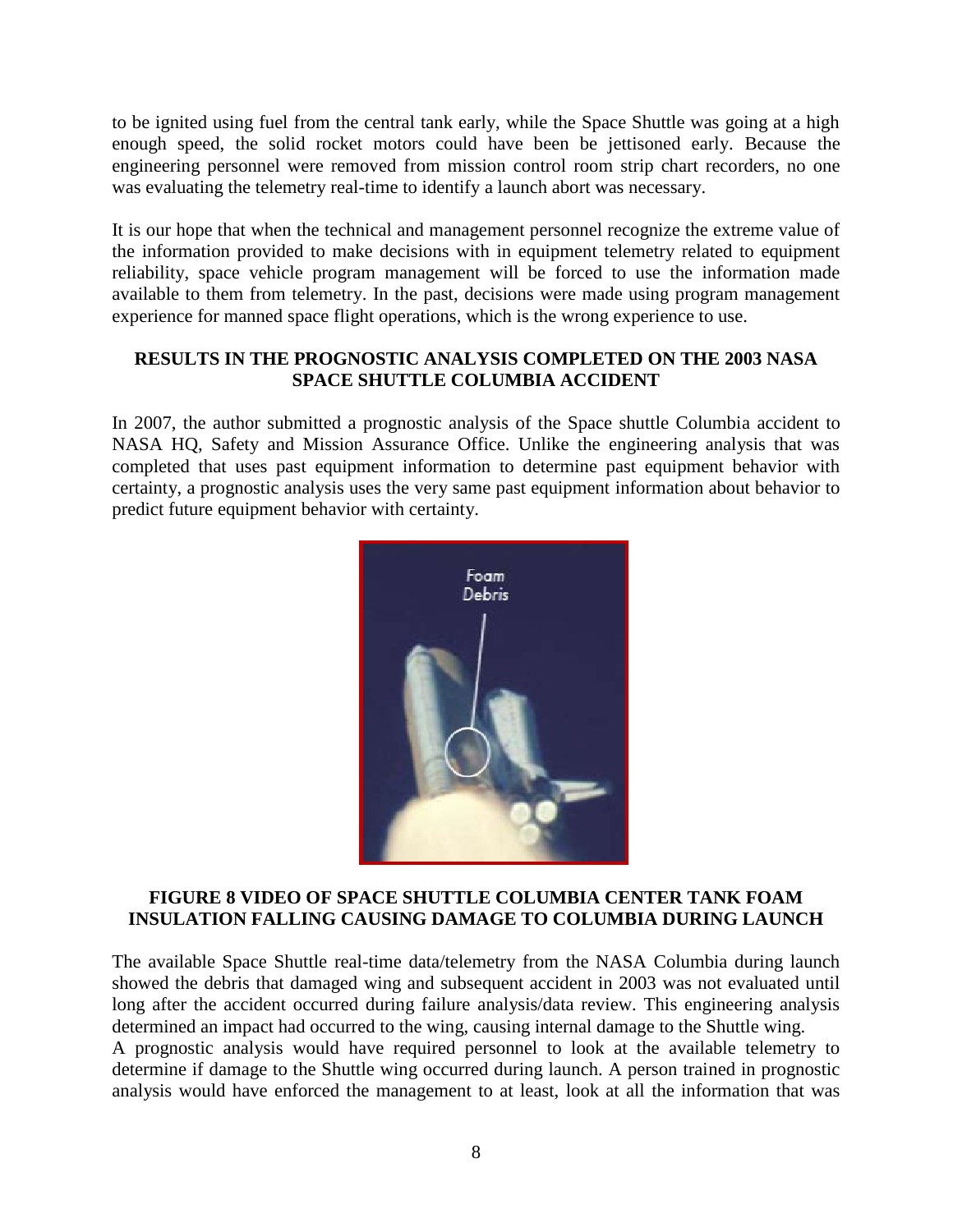available before making decision to reenter earth atmosphere. Columbia Space Shuttle wing telemetry sensor data confirmed the significant wing damage occurred. This information was found long after the accident. The sensor data was not analyzed after arriving on-orbit due to the magnitude of the effort, until after the failure already occurred in the failure investigation.

This action is consistent with traditional diagnostics practices/techniques used throughout the space industry to ignore information when it is both time consuming and labor intensive and the risk appears extremely low. The Space Shuttle was the most instrumented vehicle with equipment telemetry ever produced. When management personnel do not or cannot evaluate available information that was made available, a prognostician will ensure that the data would be at least looked at and factored in the decision making before making decisions. The prognostic markers/prognostic for the Columbia failure includes:

- $\triangleright$  The previous/known problem of Shuttle insulation foam falling off all previous Shuttle external tanks during ascent
- $\triangleright$  The real-time video data showing slabs of insulation falling from the external tank onto the Shuttle during ascent
- $\triangleright$  The potential for external tank insulation foam striking the Shuttle during ascent causing damage
- The availability of internal Space Shuttle wing telemetry to analyze whether damage had occurred

There is one major similarity between the Space Shuttle Challenger failure and the failure of the Space Shuttle Columbia. In both the Challenger and Columbia accidents, NASA personnel consciously decided to ignore the technical information provided and available from Space Shuttle telemetry. For the Challenger, NASA eliminated the subsystem engineering team that evaluated real-time telemetry during launch readiness and launch to save money. There had been no problems in the past with the Space shuttle during the many successful launches that could be used to justify the engineering team and so management decided to eliminate the engineering positions. All the Space Shuttle Challenger telemetry was still recorded and archived, but the value of the knowledge from telemetry was ignored. For the Columbia failure, again NASA management chose to ignore the telemetry that was available from the Space Shuttle to determine if damage had occurred prior to authorizing the Columbia reentry.

#### **CONCLUSION**

Intelligent equipment capable of deciding whether the actions requested from it can be accomplished using common analog equipment telemetry are superior to some program management personnel decisions made on the NASA reusable space boosters who may not have acquired the flight experience to make flight related decisions have proved to be invaluable in increasing safety and mission assurance. Adopting a PHM program on the NGRSB will provide the technical justification for the Air Force's next generation reusable launch vehicle be fully instrumented with equipment analog telemetry and launch teams be fully manned during all prelaunch, launch operations. A PHM will ensure that the Air Force's NGRSB program managers will rely on engineering data and engineering and prognostic analysis for mission critical decisions. A PHM will provide on-board equipment that will not fail prematurely for achieving